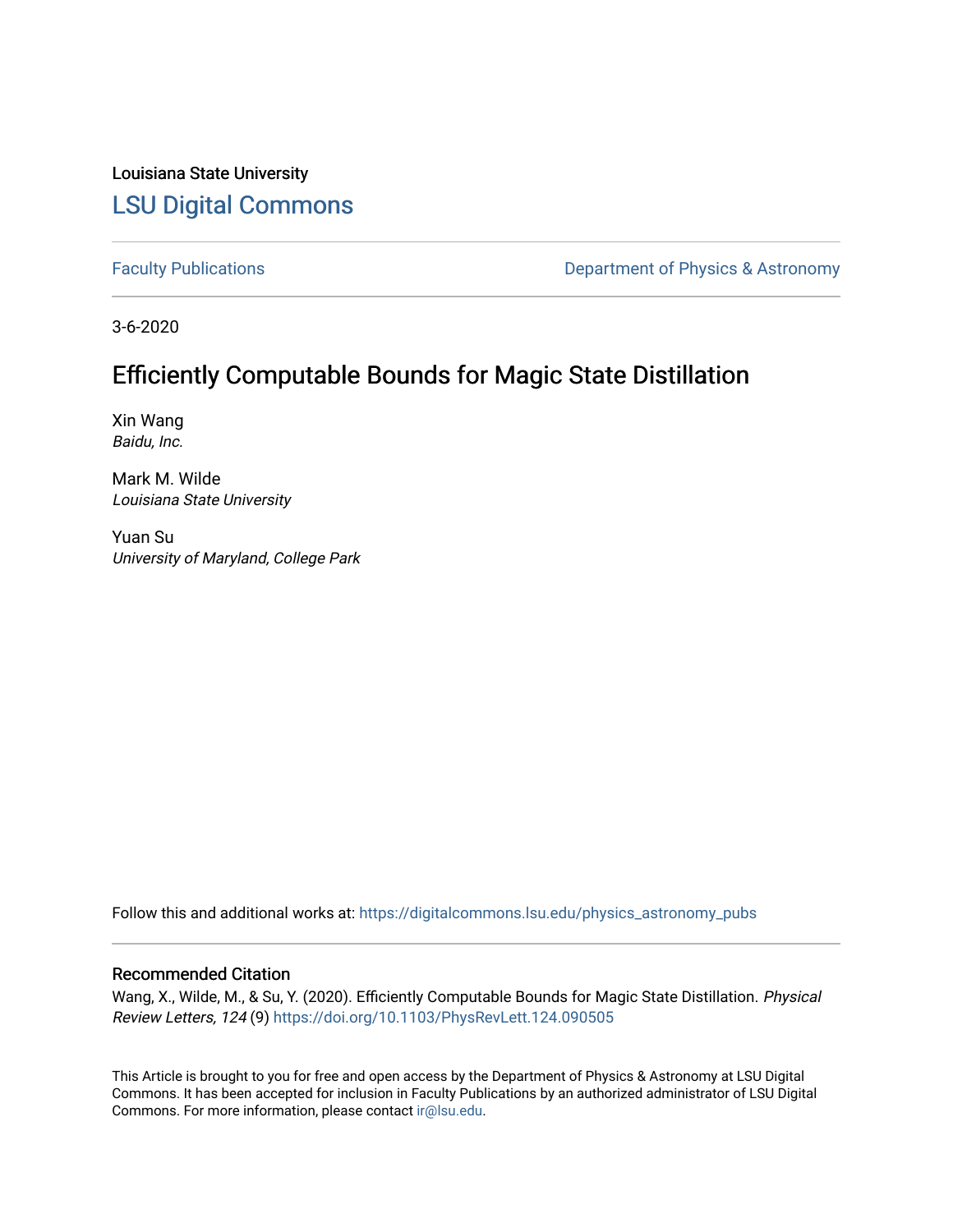

# CHORUS

This is the accepted manuscript made available via CHORUS. The article has been published as:

## Efficiently Computable Bounds for Magic State Distillation

Xin Wang, Mark M. Wilde, and Yuan Su Phys. Rev. Lett. **124**, 090505 — Published 6 March 2020 DOI: [10.1103/PhysRevLett.124.090505](http://dx.doi.org/10.1103/PhysRevLett.124.090505)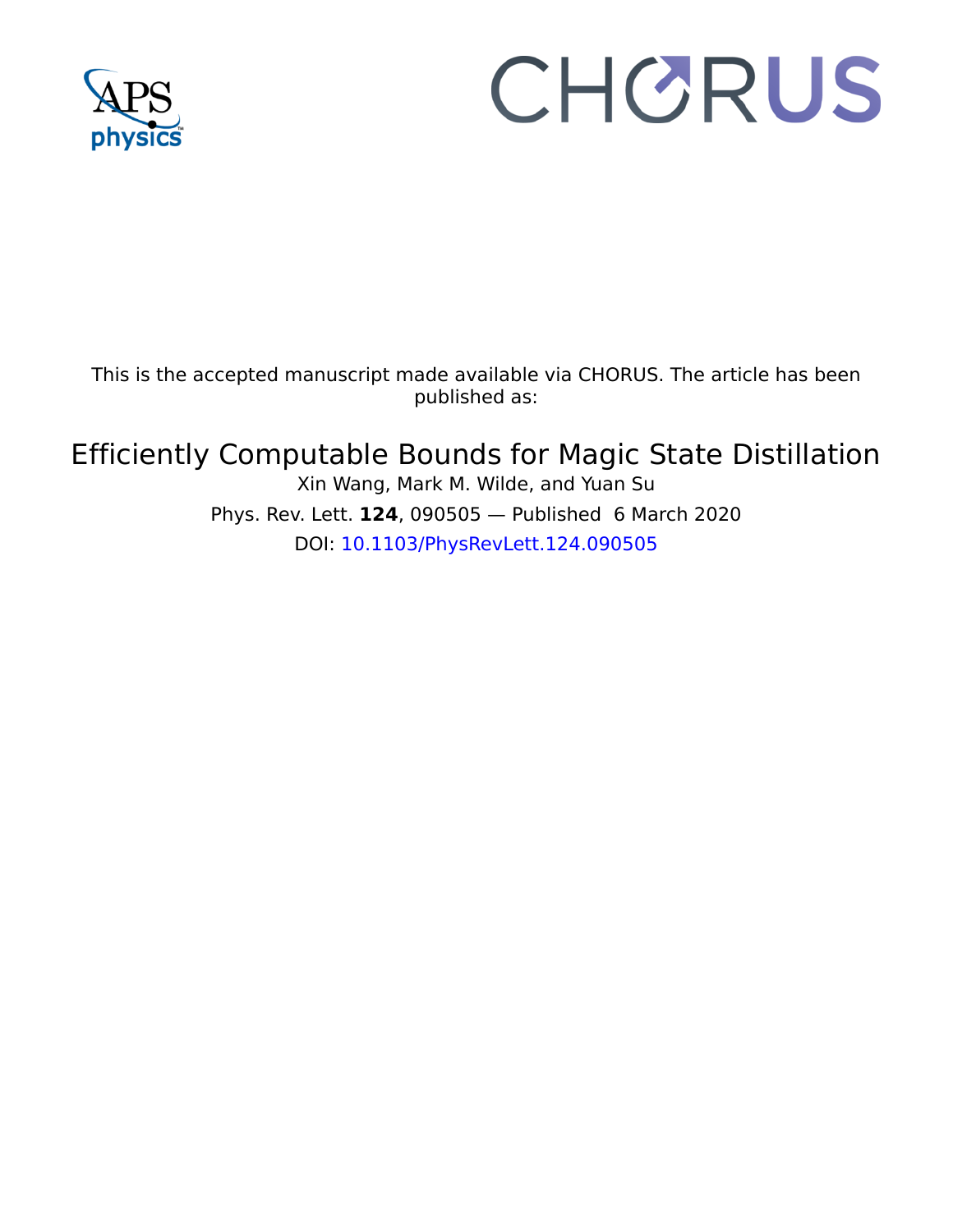### Efficiently computable bounds for magic-state distillation

Xin Wang,<sup>1,2</sup> Mark M. Wilde,<sup>3</sup> and Yuan Su<sup>1,4</sup>

1 *Joint Center for Quantum Information and Computer Science,*

*University of Maryland, College Park, Maryland 20742, USA*

2 *Institute for Quantum Computing, Baidu Research, Beijing 100193, China*

<sup>3</sup>*Hearne Institute for Theoretical Physics, Department of Physics and Astronomy,*

*Center for Computation and Technology, Louisiana State University, Baton Rouge, Louisiana 70803, USA*

<sup>4</sup>*Department of Computer Science, University of Maryland, College Park, USA*

(Dated: January 21, 2020)

Magic-state distillation (or non-stabilizer state manipulation) is a crucial component in the leading approaches to realizing scalable, fault-tolerant, and universal quantum computation. Related to non-stabilizer state manipulation is the resource theory of non-stabilizer states, for which one of the goals is to characterize and quantify non-stabilizerness of a quantum state. In this paper, we introduce the family of *thauma* measures to quantify the amount of non-stabilizerness in a quantum state, and we exploit this family of measures to address several open questions in the resource theory of non-stabilizer states. As a first application, we establish the *hypothesis testing thauma* as an efficiently computable benchmark for the one-shot distillable non-stabilizerness, which in turn leads to a variety of bounds on the rate at which non-stabilizerness can be distilled, as well as on the overhead of magic-state distillation. We then prove that the *max-thauma* can be used as an efficiently computable tool in benchmarking the efficiency of magic-state distillation and that it can outperform pervious approaches based on mana. Finally, we use the *min-thauma* to bound a quantity known in the literature as the "regularized relative entropy of magic." As a consequence of this bound, we find that two classes of states with maximal *mana*, a previously established non-stabilizerness measure, cannot be interconverted in the asymptotic regime at a rate equal to one. This result resolves a basic question in the resource theory of non-stabilizer states and reveals a difference between the resource theory of non-stabilizer states and other resource theories such as entanglement and coherence.

*Introduction.*—Quantum computers hold the promise of a substantial speed-up over classical computers for certain algebraic problems  $[1-3]$  $[1-3]$  and the simulation of quantum systems [\[4,](#page-6-2) [5\]](#page-6-3). One main obstacle to the physical realization of quantum computation is the decoherence that occurs during the execution of quantum algorithms. Fault-tolerant quantum computation (FTQC) [\[6,](#page-6-4) [7\]](#page-6-5) provides a framework to overcome this difficulty and allows reliable quantum computation when the physical error rate is below a certain threshold value.

According to the Gottesman–Knill theorem [\[8,](#page-6-6) [9\]](#page-6-7), a quantum circuit comprised of only Clifford gates confers no computational advantage because it can be simulated efficiently on a classical computer. However, the addition of a *nonstabilizer state* can lead to a universal gate set via a technique called state injection  $[10, 11]$  $[10, 11]$  $[10, 11]$ , thus achieving universal quantum computation. The key of this resolution is to perform *magic-state distillation* [\[12\]](#page-6-10) (see [\[13–](#page-6-11)[19\]](#page-6-12) for recent progress), wherein stabilizer operations are used to transform a large number of noisy non-stabilizer states into a small number of high quality non-stabilizer states. Therefore, a quantitative theory is highly desirable in order to fully exploit the power of non-stabilizer states in fault-tolerant quantum computation.

Quantum resource theories (QRTs) offer a powerful framework for studying different phenomena in quantum physics, and the seminal ideas of QRTs have recently been influencing diverse areas of physics [\[20\]](#page-6-13). In the context of the nonstabilizer-state model of universal quantum computation, the resource-theoretic approach reduces to the characterization and quantification of the usefulness of the resourceful nonstabilizer states  $[21, 22]$  $[21, 22]$  $[21, 22]$ . In the framework of  $[21, 22]$ , the free operations are the stabilizer operations, those that possess a fault-tolerant implementation in the context of fault-tolerant

quantum computation, and the free states are the stabilizer states (STAB). Stabilizer operations include preparation and measurement in the computational basis, and a restricted set of unitary operations, called the Clifford unitaries. The free states consist of all pure stabilizer states, which are eigenstates of the generalized Pauli operators, and their convex mixtures. The resource states, namely, the non-stabilizer states, are key resources that are required to achieve some desired computational tasks. For quantum computers acting on qudit registers with odd dimension  $d$ , the resource theory of non-stabilizer states (or equivalently contextuality with respect to stabilizer measurements [\[23,](#page-6-16) [24\]](#page-6-17)) has been developed [\[21,](#page-6-14) [22,](#page-6-15) [25\]](#page-6-18). The resource theory of non-stabilizer states for multiqubit systems was recently developed in  $[26-28]$  $[26-28]$ .

In this paper, we solve some fundamental open questions in the resource theory of non-stabilizer states, and we develop the framework for one-shot magic state distillation. Our main tool for doing so is the *thauma* family of non-stabilizer monotones, which quantify the amount of non-stabilizerness in a given state by comparing it to a positive semi-definite operator with non-positive mana (i.e., a subnormalized state with no non-stabilizerness). Our first contribution is to introduce the one-shot distillable non-stabilizerness of a quantum state and an upper bound for it named *hypothesis testing thauma*. This result leads to various applications for magic-state distillation, which can be interpreted as fundamental limits. The *max-thauma* is another member of the thauma family, and we prove that it is an efficiently computable non-stabilizerness monotone, which can in turn be used to evaluate the efficiency of magic-state distillation. We further provide an example to demonstrate that max-thauma outperforms mana in benchmarking the efficiency of magic-state distillation. We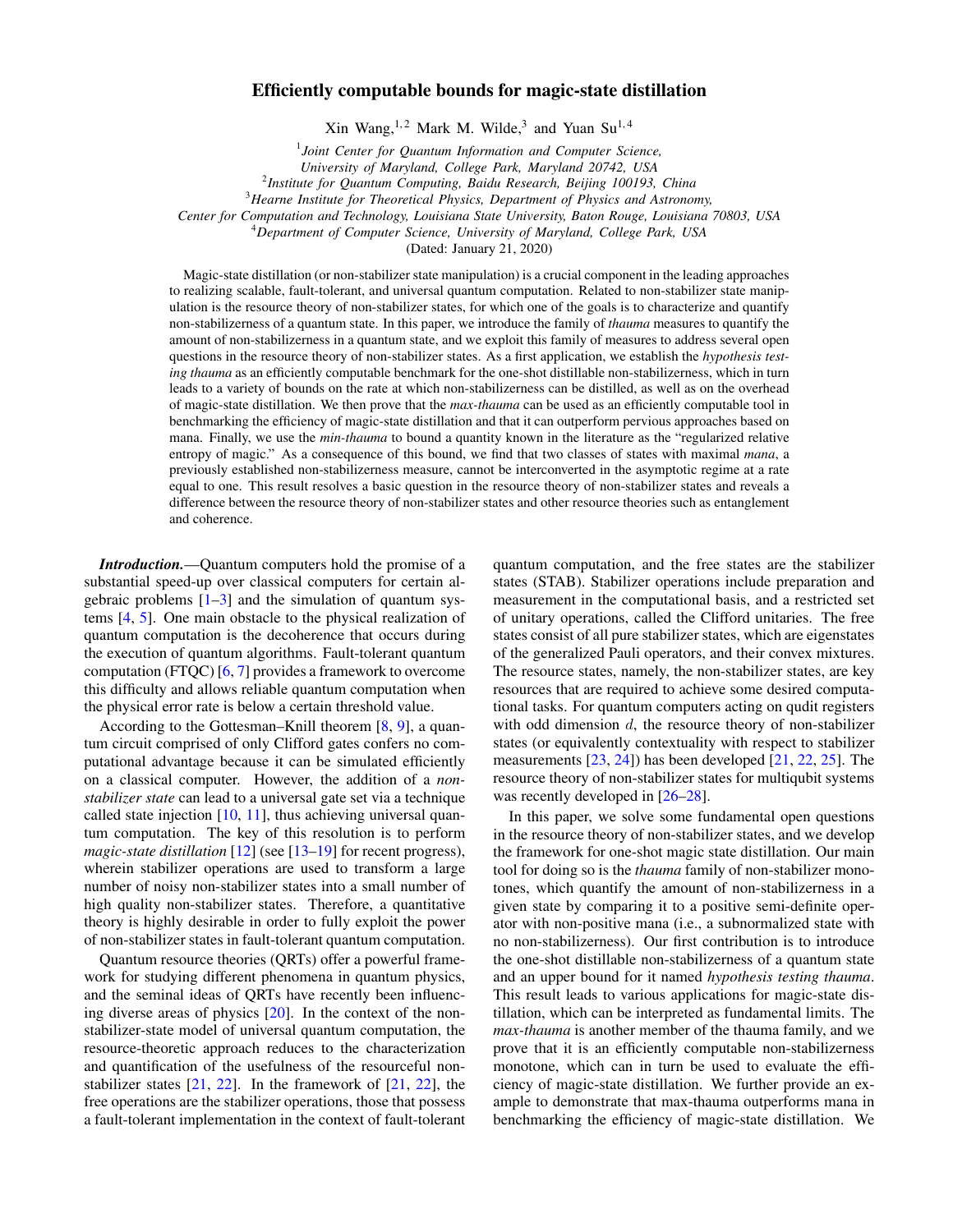also prove that the *min-thauma* is an additive lower bound on the "regularized relative entropy of magic," the latter quantity defined in [\[22\]](#page-6-15). This bound then leads to the conclusion that two magic states with maximal negativity cannot be interconverted asymptotically at a rate equal to one.

*Discrete Wigner function.*—We now recall the definition of the discrete Wigner function [\[29–](#page-6-21)[31\]](#page-6-22), which is an essential tool in the analysis of the resource theory of non-stabilizer states. Throughout this paper, a Hilbert space implicitly has an odd dimension, and if the dimension is not prime, it should be understood to be a tensor product of Hilbert spaces each having odd prime dimension.

Let  $\mathcal{H}_d$  denote a Hilbert space of dimension  $d$ , and let  $\{|j\rangle\}_{j=0,\ldots,d-1}$  denote the standard computational basis. For a prime number  $d$ , we define the respective shift and boost operators  $X, Z \in \mathcal{L}(\mathcal{H}_d)$  as  $X|j\rangle = |j \oplus 1\rangle$  and  $Z|j\rangle = \omega^j|j\rangle$ , with  $\omega = e^{2\pi i/d}$ . We define the Heisenberg–Weyl operators as  $T_{\mathbf{u}} = \tau^{-a_1 a_2} Z^{a_1} X^{a_2}$ , where  $\tau = e^{(d+1)\pi i/d}$  and  $\mathbf{u} = (a_1, a_2) \in \mathbb{Z}_d \times \mathbb{Z}_d.$ 

For each point **u** in the discrete phase space, there is a corresponding operator  $A_{\bf{u}}$ , and the value of the discrete Wigner representation of a quantum state  $\rho$  at this point is given by  $W_{\rho}(\mathbf{u}) := \text{Tr} A_{\mathbf{u}} \rho / d$ , where  $\{A_{\mathbf{u}}\}_{\mathbf{u}}$  are the phase-space point operators:  $A_{\mathbf{u}} := T_{\mathbf{u}} A_0 T_{\mathbf{u}}^{\dagger}, A_0 := \frac{1}{d} \sum_{\mathbf{u}} T_{\mathbf{u}}.$  We give more details of this formalism in Appendix  $\overline{A}$  [\[32\]](#page-6-23).

*Thauma.*—It is well known that quantum computations are classically simulable if they consist of stabilizer operations acting on quantum states with a positive discrete Wigner function. Such states are thus useless for magic-state distillation [\[21\]](#page-6-14). Let  $W_+$  denote the set of quantum states with positive discrete Wigner function. States in  $W_+$  can be understood as being analogous to states with a positive partial transpose in entanglement distillation [\[33,](#page-7-0) [34\]](#page-7-1), in the sense that such states are undistillable.

To address open questions in the resource theory of nonstabilizer states, we are motivated by the idea of the Rains bound from entanglement theory [\[35\]](#page-7-2), as well as its variants [\[36–](#page-7-3)[38\]](#page-7-4), which also have fruitful applications in quantum communication [\[39–](#page-7-5)[42\]](#page-7-6). As developed in [\[35\]](#page-7-2) and the later work [\[43\]](#page-7-7), the Rains bound and its variants consider sub-normalized states with non-positive logarithmic negativity [\[44,](#page-7-8) [45\]](#page-7-9) as useless resources, and they use the divergence between the given state and such sub-normalized states to evaluate the behavior of entanglement distillation.

Thus, inspired by the main idea behind the Rains bound, we introduce the set of sub-normalized states with non-positive mana:  $W := \{\sigma : \mathcal{M}(\sigma) \leq 0, \sigma \geq 0\}$ , with the mana  $\mathcal{M}(\rho)$ of a quantum state  $\rho$  defined as [\[22\]](#page-6-15)

$$
\mathcal{M}(\rho):=\log_2\|\rho\|_{W,1},
$$

where the Wigner trace norm of an operator  $V$  is defined as  $||V||_{W,1} := \sum_{\mathbf{u}} |W_V(\mathbf{u})|$ . It follows from definitions that Tr  $\sigma \leq 1$  if  $\sigma \in W$ . Note that the mana [\[22\]](#page-6-15) is analogous to the logarithmic negativity [\[44,](#page-7-8) [45\]](#page-7-9). Furthermore, the following strict inclusions hold: STAB  $\subseteq W_+ \subseteq W$ .

We now define the *thauma* [\[46\]](#page-7-10) of a state  $\rho$  as

$$
\theta(\rho):=\min_{\sigma\in\mathcal{W}}D(\rho\|\sigma),
$$

where  $D(\rho||\sigma)$  is the quantum relative entropy [\[47\]](#page-7-11), defined as  $D(\rho||\sigma) = \text{Tr}\{\rho[\log_2 \rho - \log_2 \sigma]\}\$  when the support of  $\rho$  is contained in the support of  $\sigma$  and equal to  $+\infty$  otherwise. The thauma can be understood as the minimum relative entropy between a quantum state and the set of subnormalized states with non-positive mana. The thauma is a non-stabilizerness measure that can be efficiently computed via convex optimization (see Appendix B [\[32\]](#page-6-23)). Following from the definition of thauma above, we define the regularized thauma of a state  $\rho$ as  $\theta^{\infty}(\rho) := \lim_{n \to \infty} \theta(\rho^{\otimes n})/n$ .

The definition of thauma given above can be generalized to a whole family of thauma measures of non-stabilizerness. Defining a generalized divergence  $D(\rho||\sigma)$  to be any function of a quantum state  $\rho$  and a positive semi-definite operator  $\sigma$  that obeys data processing [\[48,](#page-7-12) [49\]](#page-7-13), i.e.,  $\mathbf{D}(\rho||\sigma) \geq$  $\mathbf{D}(\mathcal{N}(\rho) \| \mathcal{N}(\sigma))$  where N is a quantum channel, we arrive at the generalized thauma of a quantum state  $\rho$ :

$$
\boldsymbol{\theta}(\rho) := \inf_{\sigma \in \mathcal{W}} \mathbf{D}(\rho \| \sigma).
$$

If the generalized divergence **D** is non-negative for a state  $\rho$ and a sub-normalized state  $\sigma$  and equal to zero if  $\rho = \sigma$ , then it trivially follows that the generalized thauma  $\theta(\rho)$  is a nonstabilizerness monotone, meaning that it is non-increasing under the free operations and equal to zero for stabilizer states. Examples of generalized divergences, in addition to the rel-ative entropy, include the Petz–Rényi relative entropies [[50\]](#page-7-14) and the sandwiched Rényi relative entropies  $[51, 52]$  $[51, 52]$  $[51, 52]$  $[51, 52]$ . See Appendix C for further details [\[32\]](#page-6-23).

*Min- and max-thauma.*—In what follows, we make use of the Petz–Rényi relative entropy of order zero  $[50]$  $[50]$  and the max-relative entropy [\[53\]](#page-7-17) to define the min-thauma and the max-thauma, respectively. As we prove in what follows, these two members of the thauma family are efficiently computable by semidefinite programs (SDPs) [\[54\]](#page-7-18) and are particularly useful for addressing open questions in the resource theory of non-stabilizer states.

The min-thauma of a state  $\rho$  is defined as

$$
\theta_{\min}(\rho) := \min_{\sigma \in \mathcal{W}} D_0(\rho || \sigma) := \min_{\sigma \in \mathcal{W}} [-\log_2 \text{Tr} P_{\rho} \sigma],
$$

where  $P_{\rho}$  denotes the projection onto the support of  $\rho$ . Note that  $\theta_{\min}(\rho)$  is an SDP and the duality theory of SDPs [\[54\]](#page-7-18) leads to the dual SDP:

$$
\theta_{\min}(\rho) = -\log_2 \min\{\|Q\|_{W,\infty} : Q \ge P_\rho\},\
$$

where  $||V||_{W,\infty}$  := d max<sub>u</sub>  $|W_V(u)|$  denotes the Wigner spectral norm of an operator  $V$  acting on a space of dimension d. For any pure state  $|\psi\rangle$ ,

$$
\theta_{\min}(\psi) = -\log_2 \max_{\sigma \in \mathcal{W}} F(\psi, \sigma) \leq -\log_2 F_{\text{Stab}}(\psi).
$$

where  $F_{\text{Stab}}(\psi)$  is the stabilizer fidelity [\[55\]](#page-7-19). The max-thauma of a state  $\rho$  is defined as

$$
\theta_{\max}(\rho) := \min_{\sigma \in \mathcal{W}} D_{\max}(\rho || \sigma) := \min_{\sigma \in \mathcal{W}} \left[ \min \{ \lambda : \rho \le 2^{\lambda} \sigma \} \right]
$$

$$
= \log_2 \min \{ ||V||_{W,1} : \rho \le V \}.
$$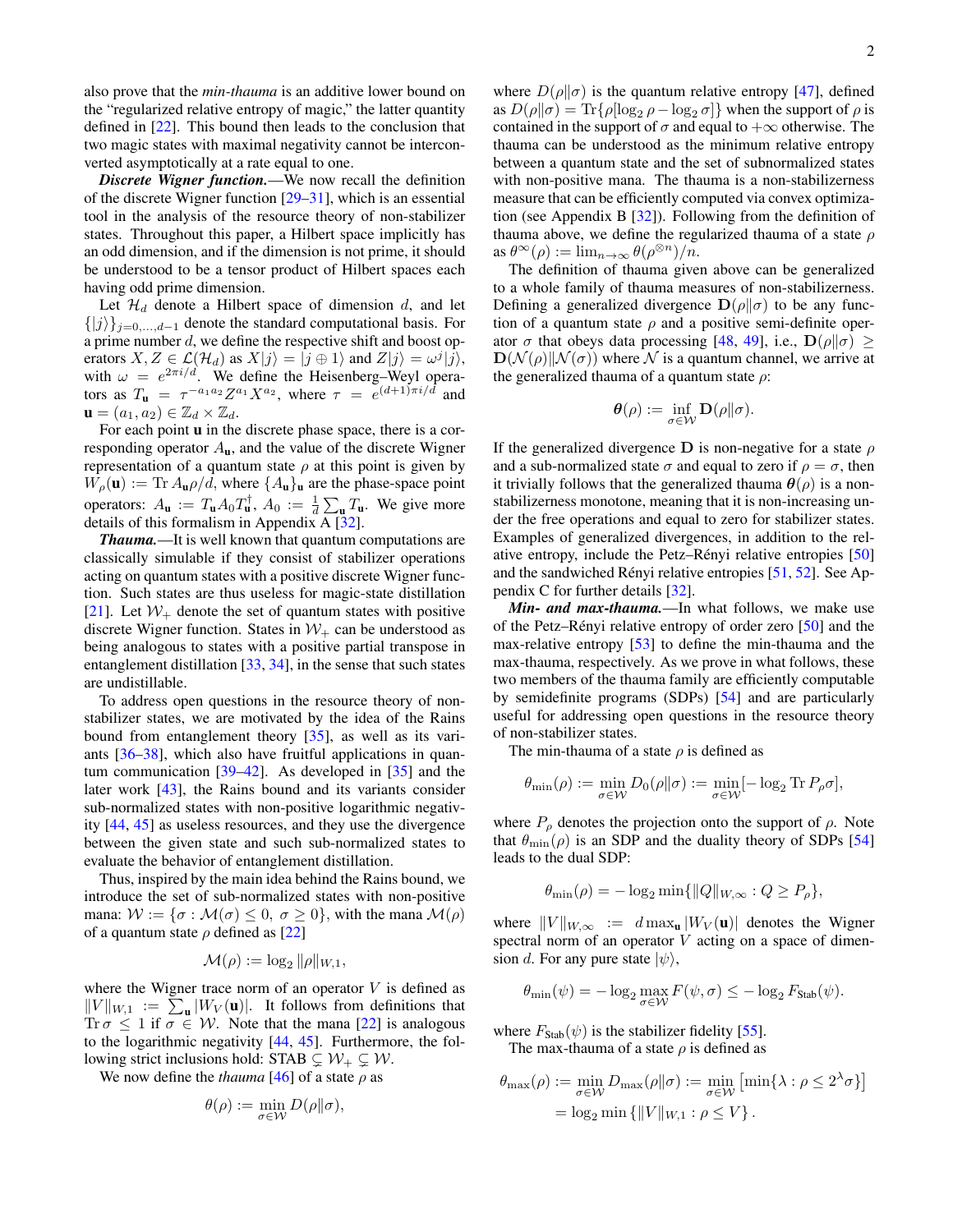As the following proposition states, the min- and maxthauma are additive non-stabilizerness measures. Additionally, the min-thauma is a lower bound for the regularized thauma, and the max-thauma is an upper bound.

<span id="page-4-0"></span>**Proposition 1** *For states*  $\rho$  *and*  $\tau$ *, it holds that* 

$$
\theta_{\min}(\rho \otimes \tau) = \theta_{\min}(\rho) + \theta_{\min}(\tau),
$$
  

$$
\theta_{\max}(\rho \otimes \tau) = \theta_{\max}(\rho) + \theta_{\max}(\tau).
$$

*Consequently,*  $\theta_{\min}(\rho) \leq \theta^{\infty}(\rho) \leq \theta_{\max}(\rho)$ *.* 

The proof of Proposition [1](#page-4-0) relies on the Petz–Rényi relative entropy of order zero [\[53\]](#page-7-17), the max-relative entropy [53], and the duality theory of SDPs [\[54\]](#page-7-18) (see Appendix D for details [\[32\]](#page-6-23)).

In Appendix E  $[32]$ , we prove that the max-thauma possesses a stronger monotonicity property, in the sense that it does not increase on average under stabilizer operations.

We note here that an important consequence of the additivity of min-thauma is that the maximum overlap between  $|\phi\rangle^{\otimes n}$  and the set W is  $2^{-n\theta_{\min}(\phi)}$ ; i.e., for any  $\tau \in$ W (or STAB), we have that  $\text{Tr} [|\phi\rangle\langle\phi|^{\otimes n} \tau] \leq 2^{-n\theta_{\text{min}}(\phi)}$ .

*Thauma for basic non-stabilizer states.*—Proposition [2](#page-4-1) below states that the min-, regularized, and max-thauma collapse to the same value for several interesting non-stabilizer states, including the Strange, Norrell,  $H$ , and  $T$  state.

The Strange and Norrell states are defined as [\[22\]](#page-6-15)

$$
|\mathbb{S}\rangle := (|1\rangle - |2\rangle)/\sqrt{2}, \qquad |\mathbb{N}\rangle := (-|0\rangle + 2|1\rangle - |2\rangle)/\sqrt{6}.
$$

The qutrit Hadamard gate is given by [\[56\]](#page-7-20)

$$
H = \frac{1}{\sqrt{3}} \begin{pmatrix} 1 & 1 & 1 \\ 1 & \omega & \omega^2 \\ 1 & \omega^2 & \omega \end{pmatrix},
$$
 (1)

where we recall that  $\omega = e^{2\pi i/3}$ . The H gate has eigenvalues  $+1$ ,  $-1$ , and *i*, and we label the three corresponding eigenstates as  $|H_+\rangle$ ,  $|H_-\rangle$ , and  $|H_i\rangle$ . The  $|H_+\rangle$  state is a nonstabilizer state that is typically considered in the context of magic-state distillation [\[12,](#page-6-10) [57\]](#page-7-21). In what follows, we refer to it as the  $H_+$  non-stabilizer state.

Another common choice for a non-Clifford gate is the T gate. The qutrit T gate is given by  $T := diag(\xi, 1, \xi^{-1})$ , where  $\xi = e^{2\pi i/9}$  is a primitive ninth root of unity [\[56\]](#page-7-20). The non-stabilizer state corresponding to the qutrit  $T$  gate is  $|T\rangle := \frac{1}{\sqrt{2}}$  $\frac{1}{3}(\xi|0\rangle + |1\rangle + \xi^{-1}|2\rangle)$ , which is the state resulting from applying the T gate to the stabilizer state  $(|0\rangle + |1\rangle +$  $|2\rangle)/\sqrt{3}$ .

In what follows, we employ the shorthand  $\mathbb{S} \equiv |\mathbb{S} \setminus \mathbb{S}|$ ,  $\mathbb{N} \equiv$  $|N\rangle\langle N|, H_{+} \equiv |H_{+}\rangle\langle H_{+}|$ , and  $T \equiv |T\rangle\langle T|$ . Before stating the theorem, let us recall the definition of the "regularized relative entropy of magic" and the "relative entropy of magic" [\[22\]](#page-6-15):

<span id="page-4-1"></span>
$$
R_{\mathcal{M}}^{\infty}(\rho) := \lim_{n \to \infty} \frac{1}{n} R_{\mathcal{M}}(\rho^{\otimes n}), \quad R_{\mathcal{M}}(\rho) := \min_{\sigma \in \text{STAB}} D(\rho || \sigma).
$$

Proposition 2 *The following equalities hold*

$$
\theta_{\min}(\mathbb{S}) = \theta^{\infty}(\mathbb{S}) = \theta_{\max}(\mathbb{S}) = \log_2(5/3),
$$
  
\n
$$
\theta_{\min}(\mathbb{N}) = \theta^{\infty}(\mathbb{N}) = \theta_{\max}(\mathbb{N}) = R_{\mathcal{M}}^{\infty}(\mathbb{N}) = \log_2(3/2),
$$
  
\n
$$
\theta_{\min}(H_{+}) = \theta^{\infty}(H_{+}) = \theta_{\max}(H_{+})
$$
  
\n
$$
= R_{\mathcal{M}}^{\infty}(H_{+}) = \log_2(3 - \sqrt{3}),
$$
  
\n
$$
\theta_{\min}(T) = \theta^{\infty}(T) = \theta_{\max}(T) = \log_2(1 + 2\sin(\pi/18)).
$$

Appendix F [\[32\]](#page-6-23) contains a proof of Proposition [2.](#page-4-1) In the forthcoming sections, we provide applications of Propositions [1](#page-4-0) and [2](#page-4-1) to the resource theory of non-stabilizer states.

*Fundamental limits for distilling non-stabilizer states.*— The basic task of magic-state distillation [\[12\]](#page-6-10) can be understood as follows. For any given quantum state  $\rho$ , we aim to transform this state to a collection of non-stabilizer states (e.g.,  $|T\rangle$ ) with high fidelity using stabilizer operations. The goal is to maximize the number of target states while keeping the transformation infidelity within some tolerance  $\varepsilon$ . After magic-state distillation, one can use a circuit gadget (which requires only stabilizer operations) to transform this nonstabilizer state into a non-Clifford gate [\[10,](#page-6-8) [11\]](#page-6-9). Protocols for distillation in the qudit setting of quantum computing were recently developed in [\[57](#page-7-21)[–60\]](#page-7-22).

In the following, we study the fundamental limit of magicstate distillation of a pure target non-stabilizer state. We define the approximate one-shot distillable  $\phi$ -non-stabilizerness of a given state  $\rho$  as the maximum number of  $|\phi\rangle\langle\phi|$  non-stabilizer states that can be obtained via stabilizer operations, while keeping the infidelity within a given tolerance. Formally, for any triplet ( $\rho$ ,  $\phi$ ,  $\varepsilon$ ) consisting of an initial state  $\rho$ , a target pure state  $\phi$ , and an infidelity tolerance  $\varepsilon$ , the one-shot  $\varepsilon$ -error distillable  $\phi$ -non-stabilizerness of  $\rho$  is defined to be the maximum number of  $\phi$  non-stabilizer states achievable via stabilizer operations, with an error tolerance of  $\varepsilon$ :

$$
\mathcal{M}_{\phi}^{\varepsilon}(\rho) = \sup\{k : \Lambda(\rho) \approx_{\varepsilon} |\phi\rangle\langle\phi|^{\otimes k}, \ \Lambda \in \text{SO}\},
$$

where  $|\psi\rangle\langle\psi| \approx_{\varepsilon} \sigma$  is a shorthand for  $\langle \psi|\sigma|\psi\rangle \geq 1 - \varepsilon$  and SO for stabilizer operations.

In what follows, we focus on the one-shot distillable  $H_+$ non-stabilizerness  $\mathcal{M}_{H_+}^{\varepsilon}(\rho)$  and the one-shot distillable Tnon-stabilizerness  $\mathcal{M}_T^{\varepsilon}(\rho)$ .

<span id="page-4-2"></span>We first connect the task of magic-state distillation to quantum hypothesis testing between non-stabilizer states and operators in the set W (recall that STAB  $\subsetneq$  W), and we note here that such an approach was previously taken in entanglement theory [\[35,](#page-7-2) [61\]](#page-7-23). Quantum hypothesis testing is the task of distinguishing two possible states  $\rho_0$  and  $\rho_1$  (null hypothesis  $\rho_0$ , alternative hypothesis  $\rho_1$ ). We are allowed to perform a measurement characterized by the POVM  $\{M, 1-M\}$ with respective outcomes 0 and 1. If the outcome is 0, we accept the null hypothesis. Otherwise, we accept the alternative one. The probabilities of *type-I* and *type-II* errors are given by Tr(1 – M) $\rho_0$  and Tr  $M \rho_1$ , respectively. The hypothesis testing relative entropy  $[62, 63]$  $[62, 63]$  $[62, 63]$  quantifies the minimum type-II error probability provided that the type-I error probability is within a given tolerance:  $D_H^{\epsilon}(\rho_0 || \rho_1)$  :=  $-\log_2 \min\left\{\operatorname{Tr} M\rho_1 \middle| 0 \leq M \leq 1, 1 - \operatorname{Tr} M\rho_0 \leq \varepsilon\right\}.$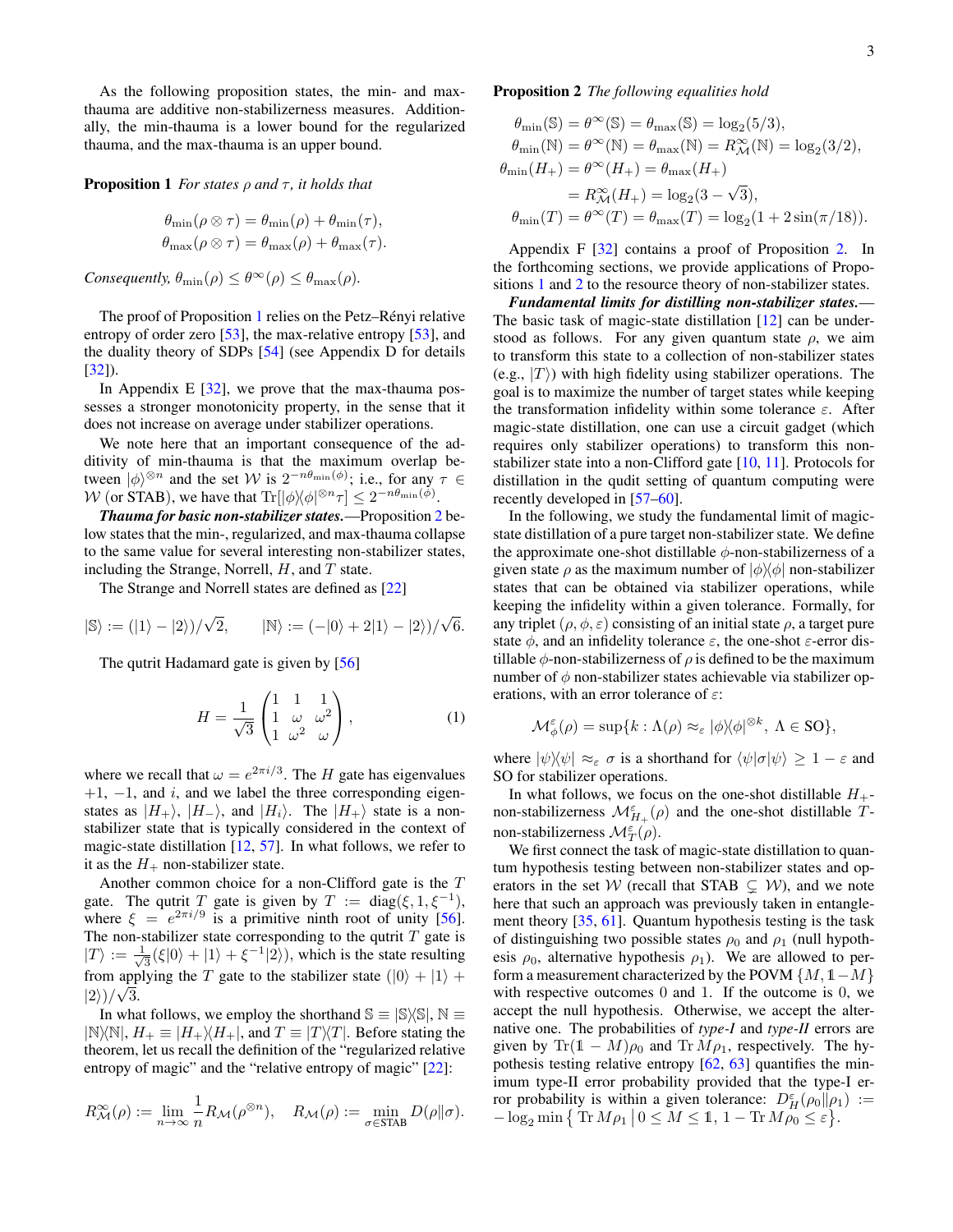

<span id="page-5-0"></span>FIG. 1. Comparison between  $N_{\theta_{\text{max}}}(\rho_{\text{in}} \rightarrow H_+)$  and  $N_{\mathcal{M}}(\rho_{\text{in}} \rightarrow$  $H_{+}$ ) for input  $\rho_{\text{in}} = (1 - p_1 - p_2)|H_{+}\rangle\langle H_{+}| + p_1|H_{-}\rangle\langle H_{-}| +$  $p_2|H_i\rangle\langle H_i|$  with  $p_2 = 1/10$ .

Proposition 3 *Given a state* ρ*, the following holds*

$$
\mathcal{M}^{\varepsilon}_{H_{+}}(\rho) \le \frac{\min_{\sigma \in \mathcal{W}} D^{\varepsilon}_{H}(\rho || \sigma)}{\log_{2}(3 - \sqrt{3})},\tag{2}
$$

$$
\mathcal{M}_T^{\varepsilon}(\rho) \le \frac{\min_{\sigma \in \mathcal{W}} D_H^{\varepsilon}(\rho || \sigma)}{\log_2(1 + 2\sin(\pi/18))}.
$$
 (3)

A consequence of Proposition [3](#page-4-2) is that the thauma of a quantum state is an upper bound on its distillable  $H_+$  (or T) non-stabilizerness. Specifically, by applying the quantum Stein's lemma [\[64–](#page-7-26)[67\]](#page-7-27), we find the following:

Corollary 4 *The distillable non-stabilizerness of* ρ *satisfies*

$$
\mathcal{M}_{H_{+}}(\rho) = \lim_{\varepsilon \to 0} \lim_{n \to \infty} \frac{1}{n} \mathcal{M}_{H_{+}}^{\varepsilon}(\rho^{\otimes n}) \le \frac{\theta(\rho)}{\log_{2}(3 - \sqrt{3})},
$$

$$
\mathcal{M}_{T}(\rho) = \lim_{\varepsilon \to 0} \lim_{n \to \infty} \frac{1}{n} \mathcal{M}_{T}^{\varepsilon}(\rho^{\otimes n}) \le \frac{\theta(\rho)}{\log_{2}(1 + 2\sin(\pi/18))}.
$$

*Efficiency of magic-state distillation.*—The efficiency of distilling a non-stabilizer state  $\xi$  from several independent copies of a resource state  $\rho$  is given by the minimum number of copies of  $\rho$  needed, on average, to produce  $\xi$  using stabilizer operations:

<span id="page-5-2"></span>
$$
N_{\text{eff}}(\rho \to \xi) = \inf \left\{ n/p : \Lambda(\rho^{\otimes n}) \to \xi \text{ w/prob. } p, \ \Lambda \in \text{SO} \right\}.
$$

Previously, the authors of [\[22\]](#page-6-15) derived the following lower bound on the efficiency of magic-state distillation:

$$
N_{\text{eff}}(\rho \to \xi) \ge N_{\mathcal{M}}(\rho, \xi) := \mathcal{M}(\xi) / \mathcal{M}(\rho). \tag{4}
$$

The lower bound in [\[22\]](#page-6-15) was established by employing the mana of non-stabilizer states. Here, we utilize similar ideas and show that the max-thauma can also be applied to bound the efficiency of magic-state distillation.

Proposition 5 *The efficiency of distilling a non-stabilizer state* ξ *from resource states* ρ *is lower bounded by*  $N_{\theta_{\text{max}}}(\rho, \xi) := \theta_{\text{max}}(\xi)/\theta_{\text{max}}(\rho).$ 

Figure [1](#page-5-0) demonstrates that the lower bound from Proposition [5](#page-5-1) can be tighter than the lower bound in [\(4\)](#page-5-2), thus giving an improved sense of the efficiency.

*On the overhead of magic-state distillation.*—The overhead of magic-state distillation is defined as the ratio of the number of input to output states, under a target error rate [\[13,](#page-6-11) [18\]](#page-6-24). Although our notion of error for magic-state distillation is different from that typically employed in the literature, we note here that the inverse of the one-shot distillable  $\phi$ -nonstabilizerness (i.e.,  $[\mathcal{M}_{\phi}^{\varepsilon}(\rho)]^{-1}$ ) can be considered a reasonable way to measure the overhead of magic-state distillation. Then our upper bounds in Proposition [3](#page-4-2) and Corollary [4](#page-5-3) become lower bounds on the overhead.

*Inequivalence between non-stabilizer states with maximal mana.*—A fundamental problem in any quantum resource theory is to determine the interconversion rate between different resource states [\[20\]](#page-6-13), in particular, between given states and maximally resourceful states. This is rooted in the fact that in any resource theory maximally resourceful states play a unique role in quantifying the resourcefulness of other states and assessing the performance of resource manipulation. Considering entanglement theory (or coherence theory) as an example, the interconversion between a given state and maximally entangled (coherent) states leads to fundamental tasks such as entanglement (coherence) distillation and dilution [\[20,](#page-6-13) [68,](#page-7-28) [69\]](#page-7-29). Notably, any two maximally entangled (coherent) states under all resource measures in the same dimension are equivalent under free operations.

<span id="page-5-3"></span>However, this is not the case in the resource theory of nonstabilizer states. Surprisingly, we find that even though the Strange state and the Norrell state each have maximum mana and are thus the most costly resource to simulate on a clas-sical computer using certain known algorithms [\[22,](#page-6-15) [70\]](#page-7-30), they are not equivalent even in the asymptotic regime. Note that the mana plays a significant role as a measure of non-classical resources in quantum computation [\[25,](#page-6-18) [70\]](#page-7-30). In particular, recall that mana is a non-stabilizerness measure analogous to logarithmic negativity in entanglement theory. In contrast, logarithmic negativity of a bipartite state is equal to its maximal value if and only if the state is maximally entangled.

To establish this result, we recall that the asymptotic conversion rate from  $\rho$  to  $\xi$  under asymptotically-non-stabilizernon-generating transformations is given by the ratio of their regularized relative entropies of resource [\[71\]](#page-7-31). That is,  $R(\rho \rightarrow$  $\zeta$ ) =  $R_{\mathcal{M}}^{\infty}(\rho)/R_{\mathcal{M}}^{\infty}(\xi)$ . We further recall that the Strange and Norrell states have maximum mana [\[22\]](#page-6-15):  $\mathcal{M}(\mathbb{S}) = \mathcal{M}(\mathbb{N}) =$  $\log_2(5/3)$  $\log_2(5/3)$  $\log_2(5/3)$ . However, Proposition 2 and the fact that  $R^{\infty}_{\mathcal{M}}(\mathbb{S}) \geq$  $\theta^{\infty}(\mathbb{S})$  indicate that there is a gap between their "regularized" relative entropies of magic." As a consequence, we find that

<span id="page-5-4"></span>**Theorem 6** For the Strange state  $|\mathbb{S}\rangle$  and the Norrell state  $|N\rangle$ *, the following holds* 

$$
R(\mathbb{N} \to \mathbb{S}) = R_{\mathcal{M}}^{\infty}(\mathbb{N}) / R_{\mathcal{M}}^{\infty}(\mathbb{S}) \le \frac{\log_2(3/2)}{\log_2(5/3)} < 1.
$$

<span id="page-5-1"></span>Since stabilizer operations are included in the set of asymptotically-non-stabilizer-non-generating transformations, this result also establishes that the rate to obtain the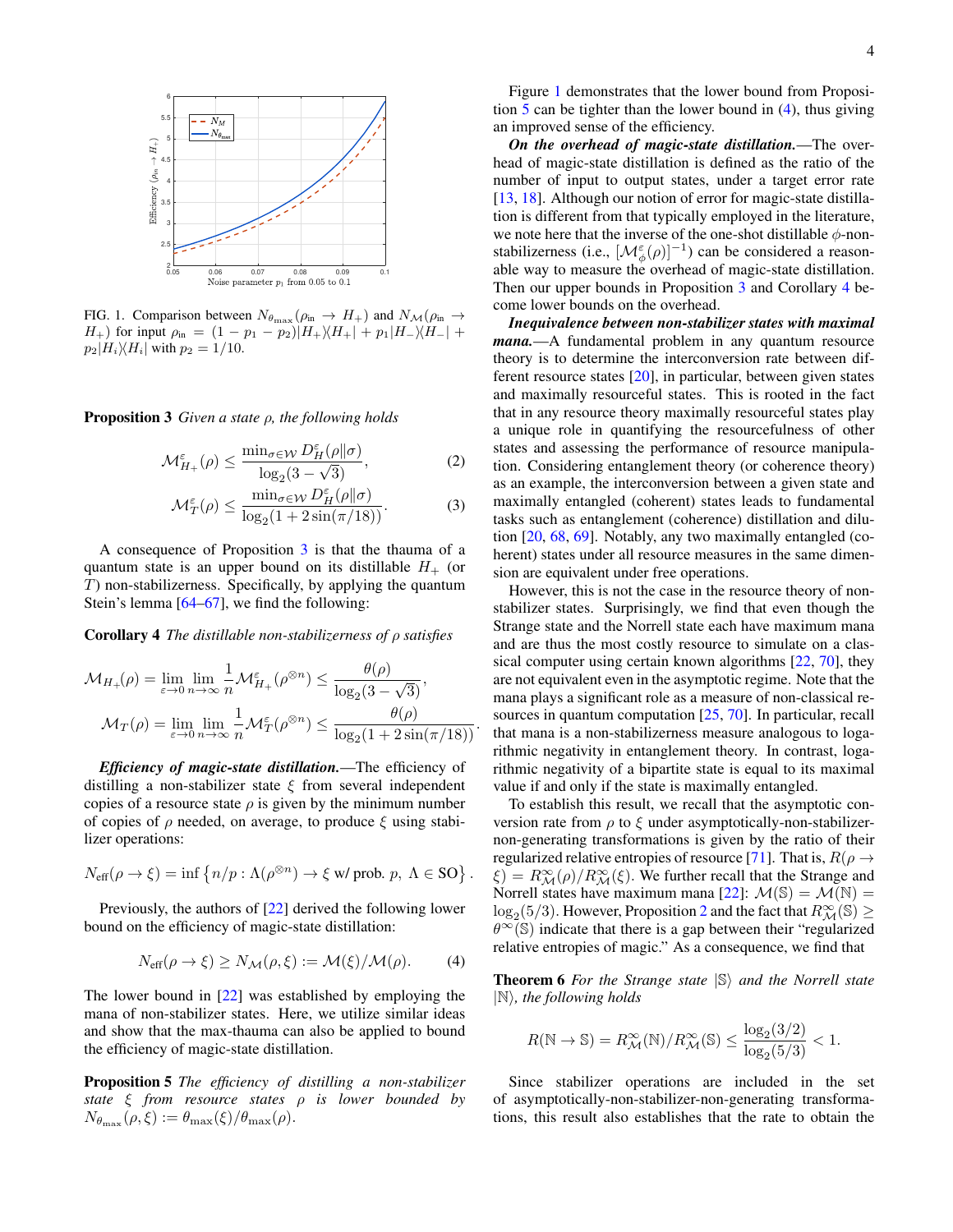Strange state from the Norrell state is smaller than one under stabilizer operations. Thus, the gap between  $R^{\infty}_{\mathcal{M}}(\mathbb{N})$  and  $R_{\mathcal{M}}^{\infty}(\mathbb{S})$ , as established in Theorem [6,](#page-5-4) closes an open question from [\[22,](#page-6-15) Section 4.4].

This result demonstrates a fundamental difference between the resource theory of non-stabilizer states and the resource theory of entanglement or coherence. Specifically, we show that the maximally resourceful non-stabilizer states under certain resource measure cannot be interconverted at a rate equal to one, even in the asymptotic regime, while the maximally resourceful states in entanglement theory or coherence theory can be interconverted equivalently in the one-copy setting. However, it remains open to determine whether the conversion rate from the Strange state to the Norrell state is strictly smaller than  $\log_2(5/3)/\log_2(3/2)$ . Such an inequality would imply the irreversibility of asymptotic magic state manipulation.

*Conclusions.*—We have introduced the thauma family of measures to quantify and characterize the non-stabilizerness resource possessed by quantum states that are needed for universal quantum computation. The min- and max-thauma are efficiently computable by semi-definite programming and lead to bounds on the rates at which one can interconvert nonstabilizer states. These bounds have helped to solve pressing open questions in the resource theory of non-stabilizer states.

- <span id="page-6-0"></span>[1] P. W. Shor, [SIAM Journal on Computing](http://dx.doi.org/10.1137/S0097539795293172) 26, 1484 (1997), [arXiv:quant-ph/9508027 \[quant-ph\].](http://arxiv.org/abs/quant-ph/9508027)
- [2] L. K. Grover, in *[Proceedings of the twenty-eighth annual ACM](http://dx.doi.org/10.1145/237814.237866) [symposium on Theory of computing - STOC '96](http://dx.doi.org/10.1145/237814.237866)* (ACM Press, New York, New York, USA, 1996) pp. 212–219, [arXiv:quant](http://arxiv.org/abs/quant-ph/9605043)[ph/9605043 \[quant-ph\].](http://arxiv.org/abs/quant-ph/9605043)
- <span id="page-6-1"></span>[3] A. M. Childs and W. van Dam, [Reviews of Modern Physics](http://dx.doi.org/10.1103/RevModPhys.82.1) 82, [1 \(2010\).](http://dx.doi.org/10.1103/RevModPhys.82.1)
- <span id="page-6-2"></span>[4] S. Lloyd, Science 273[, 1073 \(1996\).](http://dx.doi.org/10.1126/science.273.5278.1073)
- <span id="page-6-3"></span>[5] A. M. Childs, D. Maslov, Y. Nam, N. J. Ross, and Y. Su, [Proceedings of the National Academy of Sciences](http://dx.doi.org/ 10.1073/pnas.1801723115) 115, 9456 [\(2018\),](http://dx.doi.org/ 10.1073/pnas.1801723115) [arXiv:1711.10980.](http://arxiv.org/abs/1711.10980)
- <span id="page-6-4"></span>[6] P. W. Shor, in *[Proceedings of 37th Conference on Foundations](http://dx.doi.org/10.1109/SFCS.1996.548464) [of Computer Science](http://dx.doi.org/10.1109/SFCS.1996.548464)* (IEEE Comput. Soc. Press, 1996) pp. 56– 65, [arXiv:quant-ph/9605011 \[quant-ph\].](http://arxiv.org/abs/quant-ph/9605011)
- <span id="page-6-5"></span>[7] E. T. Campbell, B. M. Terhal, and C. Vuillot, [Nature](http://dx.doi.org/10.1038/nature23460) 549, 172 [\(2017\).](http://dx.doi.org/10.1038/nature23460)
- <span id="page-6-6"></span>[8] D. Gottesman, [PhD thesis \(1997\),](http://arxiv.org/abs/quant-ph/9705052) [arXiv:quant-ph/9705052](http://arxiv.org/abs/quant-ph/9705052) [\[quant-ph\].](http://arxiv.org/abs/quant-ph/9705052)
- <span id="page-6-7"></span>[9] S. Aaronson and D. Gottesman, [Physical Review A](http://dx.doi.org/10.1103/PhysRevA.70.052328) 70, 052328 [\(2004\),](http://dx.doi.org/10.1103/PhysRevA.70.052328) [arXiv:quant-ph/0406196 \[quant-ph\].](http://arxiv.org/abs/quant-ph/0406196)
- <span id="page-6-8"></span>[10] D. Gottesman and I. L. Chuang, Nature 402[, 390 \(1999\),](http://dx.doi.org/10.1038/46503) [arXiv:quant-ph/9908010 \[quant-ph\].](http://arxiv.org/abs/quant-ph/9908010)
- <span id="page-6-9"></span>[11] X. Zhou, D. W. Leung, and I. L. Chuang, *[Physical Review A](http://dx.doi.org/10.1103/PhysRevA.62.052316)* 62[, 052316 \(2000\),](http://dx.doi.org/10.1103/PhysRevA.62.052316) [arXiv:quant-ph/0002039 \[quant-ph\].](http://arxiv.org/abs/quant-ph/0002039)
- <span id="page-6-10"></span>[12] S. Bravyi and A. Kitaev, [Physical Review A](http://dx.doi.org/10.1103/PhysRevA.71.022316) 71, 022316 (2005), [arXiv:quant-ph/0403025 \[quant-ph\].](http://arxiv.org/abs/quant-ph/0403025)
- <span id="page-6-11"></span>[13] S. Bravyi and J. Haah, [Physical Review A](http://dx.doi.org/10.1103/PhysRevA.86.052329) 86, 052329 (2012), [arXiv:1209.2426 \[quant-ph\].](http://arxiv.org/abs/1209.2426)
- [14] C. Jones, [Physical Review A](http://dx.doi.org/10.1103/PhysRevA.87.042305) **87**, 042305 (2013), [arXiv:1303.3066.](http://arxiv.org/abs/1303.3066)
- [15] J. Haah, M. B. Hastings, D. Poulin, and D. Wecker, [Quantum](http://dx.doi.org/ 10.22331/q-2017-10-03-31)

5

More generally, our work establishes fundamental limitations to the processing of quantum non-stabilizerness, opening new perspectives for its investigation and exploitation as a resource in quantum information processing and quantum technology. Along this line, we suspect that our results will have immediate impact on the quantum optics community working on the resource theory of non-Gaussianity [\[72–](#page-7-32)[74\]](#page-7-33) and continuousvariable quantum computing [\[75,](#page-7-34) [76\]](#page-7-35), because the main idea behind the thauma measure can be generalized to this setting.

#### ACKNOWLEDGMENTS

We thank Ali Hamed Mosavian and Victor Veitch for discussions regarding [\[22\]](#page-6-15). XW acknowledges support from the Department of Defense. MMW acknowledges support from NSF under grant no. 1714215. YS acknowledges support from the Army Research Office (MURI award W911NF-16- 1-0349), the Canadian Institute for Advanced Research, the National Science Foundation (grants 1526380 and 1813814), and the U.S. Department of Energy, Office of Science, Office of Advanced Scientific Computing Research, Quantum Algorithms Teams and Quantum Testbed Pathfinder programs.

1[, 31 \(2017\),](http://dx.doi.org/ 10.22331/q-2017-10-03-31) [arXiv:1703.07847.](http://arxiv.org/abs/1703.07847)

- [16] E. T. Campbell and M. Howard, Quantum 2[, 56 \(2018\),](http://dx.doi.org/10.22331/q-2018-03-14-56) [arXiv:1709.02214.](http://arxiv.org/abs/1709.02214)
- [17] M. B. Hastings and J. Haah, *[Physical Review Letters](http://dx.doi.org/10.1103/PhysRevLett.120.050504)* 120, [050504 \(2018\),](http://dx.doi.org/10.1103/PhysRevLett.120.050504) [arXiv:1709.03543.](http://arxiv.org/abs/1709.03543)
- <span id="page-6-24"></span>[18] A. Krishna and J.-P. Tillich, [\(2018\),](http://arxiv.org/abs/1811.08461) [arXiv:1811.08461.](http://arxiv.org/abs/1811.08461)
- <span id="page-6-12"></span>[19] C. Chamberland and A. Cross, (2018), [arXiv:1811.00566v1.](http://arxiv.org/abs/1811.00566v1)
- <span id="page-6-13"></span>[20] E. Chitambar and G. Gour, [Reviews of Modern Physics](http://dx.doi.org/10.1103/RevModPhys.91.025001) 91, [025001 \(2019\),](http://dx.doi.org/10.1103/RevModPhys.91.025001) arXiv:1806.06107.
- <span id="page-6-14"></span>[21] V. Veitch, C. Ferrie, D. Gross, and J. Emerson, [New Journal of](http://dx.doi.org/ 10.1088/1367-2630/14/11/113011) Physics 14[, 113011 \(2012\),](http://dx.doi.org/ 10.1088/1367-2630/14/11/113011) [arXiv:1201.1256.](http://arxiv.org/abs/1201.1256)
- <span id="page-6-15"></span>[22] V. Veitch, S. A. Hamed Mousavian, D. Gottesman, and J. Emerson, [New Journal of Physics](http://dx.doi.org/10.1088/1367-2630/16/1/013009) 16, 013009 (2014), [arXiv:1307.7171.](http://arxiv.org/abs/1307.7171)
- <span id="page-6-16"></span>[23] M. Howard, J. J. Wallman, V. Veitch, and J. Emerson, [Nature](http://dx.doi.org/ 10.1038/nature13460) 510[, 351 \(2014\),](http://dx.doi.org/ 10.1038/nature13460) [arXiv:1401.4174.](http://arxiv.org/abs/1401.4174)
- <span id="page-6-17"></span>[24] N. Delfosse, P. Allard Guerin, J. Bian, and R. Raussendorf, [Physical Review X](http://dx.doi.org/10.1103/PhysRevX.5.021003) 5, 021003 (2015), [arXiv:1409.5170.](http://arxiv.org/abs/1409.5170)
- <span id="page-6-18"></span>[25] A. Mari and J. Eisert, [Physical Review Letters](http://dx.doi.org/10.1103/PhysRevLett.109.230503) 109, 230503 [\(2012\),](http://dx.doi.org/10.1103/PhysRevLett.109.230503) [arXiv:1208.3660.](http://arxiv.org/abs/1208.3660)
- <span id="page-6-19"></span>[26] M. Howard and E. Campbell, *[Physical Review Letters](http://dx.doi.org/10.1103/PhysRevLett.118.090501)* 118, [090501 \(2017\),](http://dx.doi.org/10.1103/PhysRevLett.118.090501) [arXiv:1609.07488.](http://arxiv.org/abs/1609.07488)
- [27] S. Bravyi, G. Smith, and J. A. Smolin, *[Physical Review X](http://dx.doi.org/10.1103/PhysRevX.6.021043) 6*, [021043 \(2016\).](http://dx.doi.org/10.1103/PhysRevX.6.021043)
- <span id="page-6-20"></span>[28] M. Heinrich and D. Gross, [\(2018\),](http://arxiv.org/abs/1807.10296) [arXiv:1807.10296.](http://arxiv.org/abs/1807.10296)
- <span id="page-6-21"></span>[29] W. K. Wootters, [Annals of Physics](http://dx.doi.org/10.1016/0003-4916(87)90176-X) 176, 1 (1987).
- [30] D. Gross, [Journal of Mathematical Physics](http://dx.doi.org/10.1063/1.2393152) 47, 122107 (2006), [arXiv:quant-ph/0602001 \[quant-ph\].](http://arxiv.org/abs/quant-ph/0602001)
- <span id="page-6-22"></span>[31] D. Gross, [Applied Physics B](http://dx.doi.org/10.1007/s00340-006-2510-9) 86, 367 (2007), [arXiv:quant](http://arxiv.org/abs/quant-ph/0702004)[ph/0702004 \[quant-ph\].](http://arxiv.org/abs/quant-ph/0702004)
- <span id="page-6-23"></span>[32] See Supplemental Material [url] for detailed mathematical developments of the assertions in the main text. The Supplemental